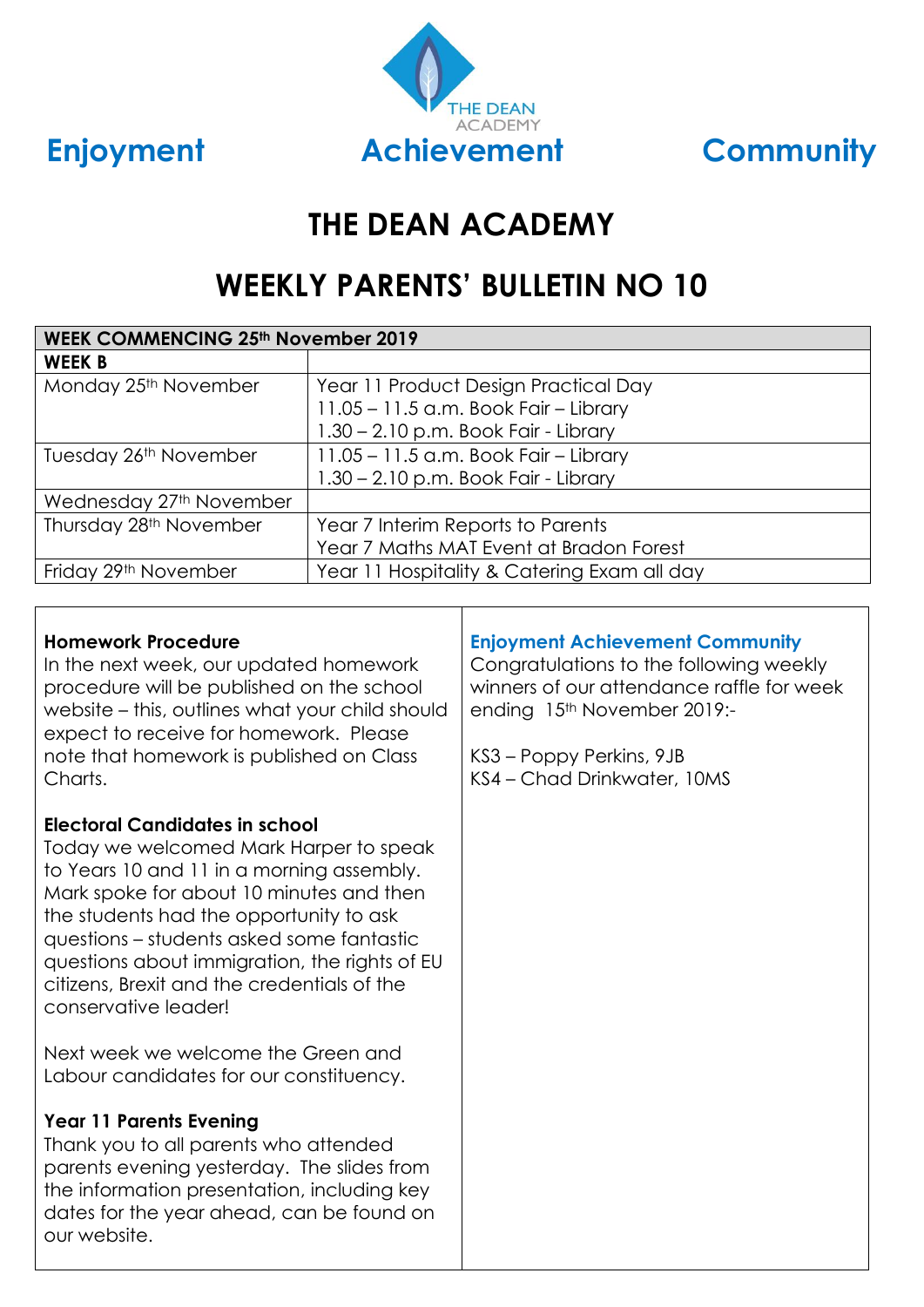#### **Tom Beveridge - Headteacher**



#### **CAREERS NEWS**

#### **Next Steps: Post 16 Open Evenings**

Students in Year 11 have been made aware of a series of Open Days and Evenings at local post-16 providers. It is important to start exploring options for your son or daughter next year as soon as possible, and we will do work with them in school to support this. Please be aware that some Open Evenings for Sixth Forms are soon, see below, or the school's website for information:

Wyedean Sixth Form Open Evening – Thursday 12<sup>th</sup> December (6.00 – 8.00 p.m.) The High School, Gloucester (co-educational Sixth Form) – Thursday 23rd January (5.00 – 8.30 p.m.) Sir Thomas Richs' School (co-educational Sixth Form) – Thursday 6th February (6.30 – 9.30 p.m.) Hartpury College – Saturday 7<sup>th</sup> December or Saturday 11<sup>th</sup> January (booking essential on

# their website)

#### **SCHOOL BUS INFORMATION**

Students should carry their bus passes at all times and the passes are valid for the whole year. If a pass is lost or damaged a replacement pass will cost £5.00 obtainable from Shire Hall, Gloucester only.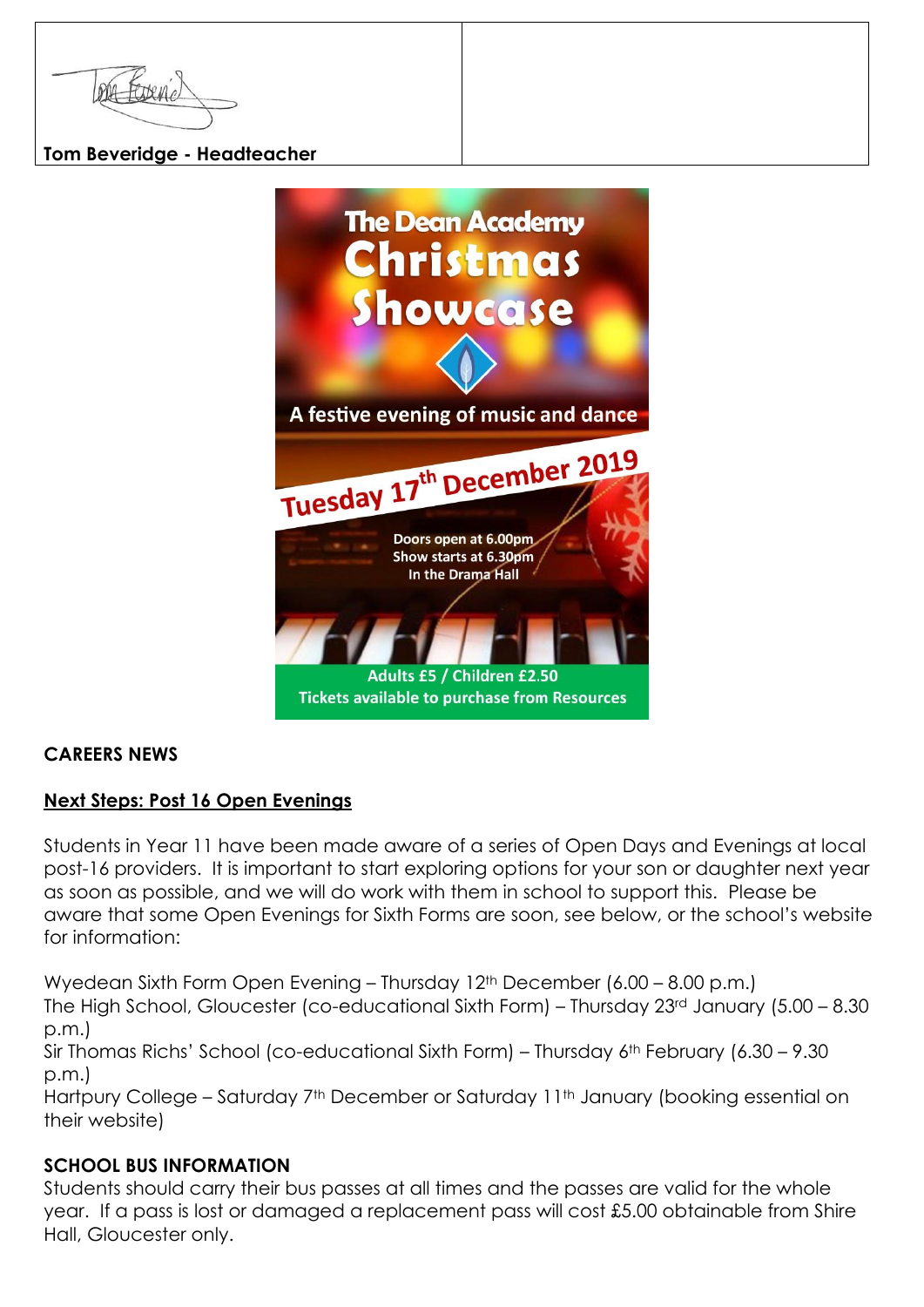If you need to obtain a replacement bus pass for your child please visit: [www.gloucestershire.gov.uk/applyforabuspass](http://www.gloucestershire.gov.uk/applyforabuspass) to pay for your pass online. Replacement passes can no longer be ordered and paid for by telephone. If you need to enquire about the spare seat scheme please visit: [www.gloucestershire.gov.uk/spareseat](http://www.gloucestershire.gov.uk/spareseat)

If you are enquiring about your existing spare seat application and you have received an email receipt from Shire Hall, this means applications are currently being processed and you will be contacted by email in due course with the outcome.

Alternatively, you may be able to find the information you require by visiting the Gloucestershire County Council website: [www.gloucestershire.gov.uk/education](http://www.gloucestershire.gov.uk/education) where council information and services can be accessed 24 hours a day. If a student misses a bus or is refused travel home because they do not have their bus pass, they should come back into the school so that parents can be contacted, or arrangements can be made to get them home.

If a student forgets their bus pass, they should see Theresa Whatley, Head's PA before 12.30 p.m. on the day who will contact Shire Hall to gain permission for the student to travel home that day otherwise, they may be refused travel home.

#### **UNIFORM**

A reminder for parents that our school uniform and PE kit are compulsory for all students. Please see the school website for full details of the school uniform and PE kit. [www.thedeanacademy.org](http://www.thedeanacademy.org/)

**Our uniform suppliers are:-** Trutex Schoolwear, 99 Northgate Street, Gloucester, GL1 2AA, Tel No: 0845 521 0645, [www.gloucester.trutex.com](http://www.gloucester.trutex.com/)

**PE Kit is available from:** Macron Store, Unit 2.2, Barnwood Point, Corinium Avenue, Gloucester, GL4 3HX Tel No: 01452 386400, [www.macronstoregloucester.com](http://www.macronstoregloucester.com/) **FREE SCHOOL MEALS**

Apply online for Free School Meals. Check to see if you are eligible. [www.gloucestershire.gov.uk/freeschoolmeals](http://www.gloucestershire.gov.uk/freeschoolmeals)

| <b>DAY</b> | <b>TIME</b> | <b>CLUB/ACTIVITY</b> | <b>VENUE</b>         | <b>ADDITIONAL</b> | <b>STAFF</b>     |
|------------|-------------|----------------------|----------------------|-------------------|------------------|
|            |             |                      |                      | <b>DETAILS</b>    |                  |
| Monday     | $1.30 -$    | Book Club            | G6                   | All years         | Miss Edwards     |
| Week B)    | 2.10        |                      |                      |                   |                  |
| Monday     | $1.30 -$    | Basketball & Squash  | Sports Hall &        | All years         | Mr Glynn/Mrs     |
|            | 2.10        |                      | <b>Squash Courts</b> |                   | Jones/Mr         |
|            |             |                      |                      |                   | <b>Stradling</b> |
| Monday     | $1.30 -$    | Lunchtime            | C <sub>6</sub>       | All years – bring | Ms McCormick     |
|            | 2.10        | Homework Club        |                      | your lunch along  |                  |
| Monday     | $3.15 -$    | Duke of Edinburgh    |                      | Boys & girls in   | Ms Paton         |
|            | 4.30        |                      |                      | year 9 - 11       |                  |
|            |             |                      |                      |                   |                  |

#### **LUNCHTIME AND AFTER SCHOOL CLUBS – 2019/2020**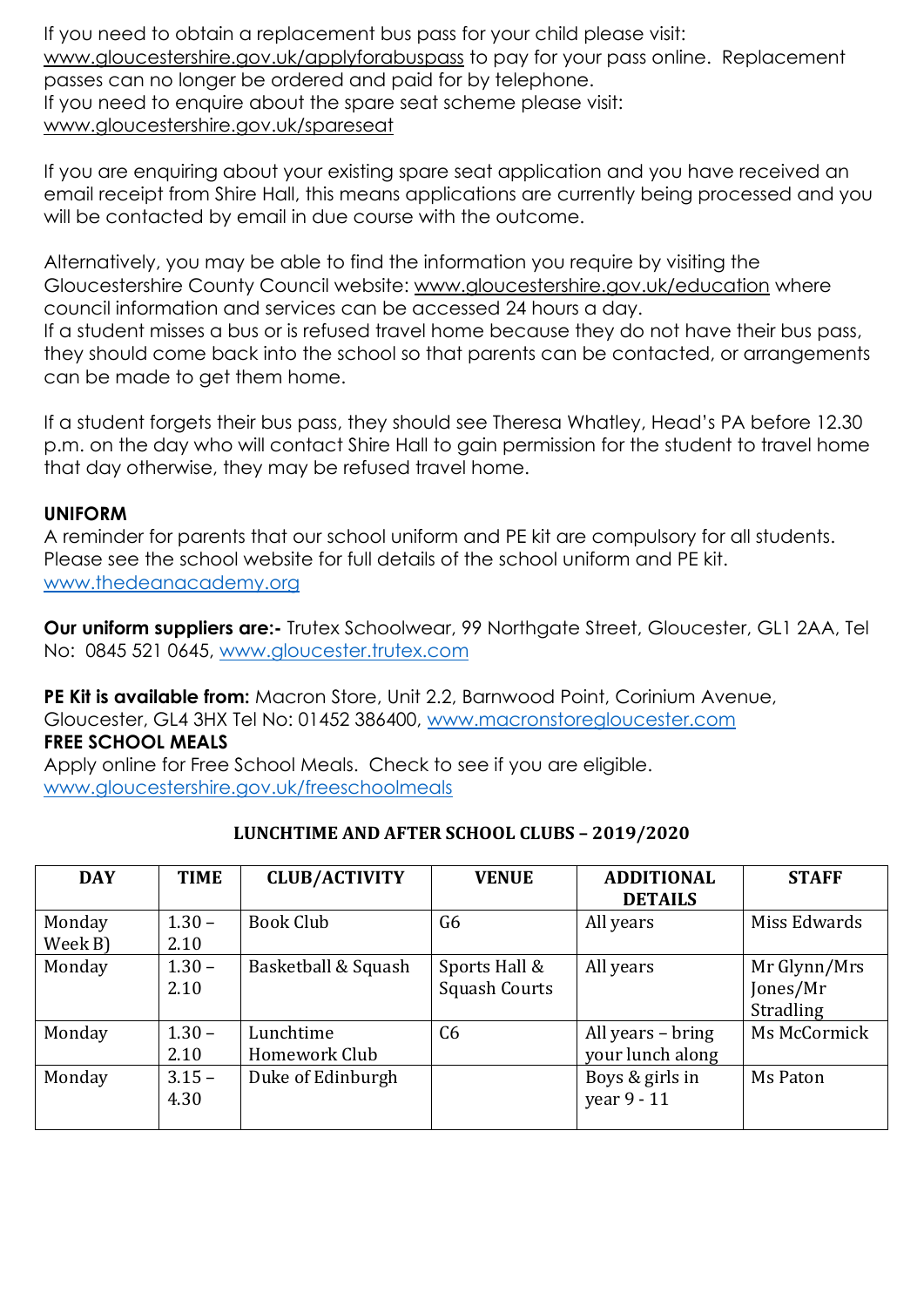| Monday    | $3.15 -$<br>4.30 | After School<br>Homework Club                                                                                                      | Y1                                                  | All years                                                                               | Ms McCormick                                   |
|-----------|------------------|------------------------------------------------------------------------------------------------------------------------------------|-----------------------------------------------------|-----------------------------------------------------------------------------------------|------------------------------------------------|
|           |                  | Free Late Bus -<br>please book in<br>Resources at break or<br>lunchtime. Bus will<br>leave school at<br>approximately 4.40<br>p.m. |                                                     |                                                                                         |                                                |
|           |                  |                                                                                                                                    | S <sub>8</sub>                                      |                                                                                         |                                                |
| Tuesday   | $1.30 -$<br>2.00 | <b>Biology Boosters &amp;</b><br>Cake!                                                                                             |                                                     | Year 10 & 11<br>Exam practice<br>with a sweet treat<br>to get the brain<br>cells going! | Mrs Rowlands                                   |
| Tuesday   | $1.30 -$<br>2.00 | Ecoclub                                                                                                                            | E11                                                 | All years                                                                               | Mrs Price                                      |
| Tuesday   | $1.30 -$<br>2.10 | Badminton & Squash                                                                                                                 | Sports Hall &<br><b>Squash Courts</b>               | All years                                                                               | Mr Glynn/Mrs<br>Jones/Mr<br>Stradling          |
| Tuesday   | $1.30 -$<br>2.10 | Lunchtime<br>Homework Club                                                                                                         | C6                                                  | All years - bring<br>your lunch along                                                   | Ms McCormick                                   |
| Tuesday   | $3.15 -$<br>4.30 | After School<br>Homework Club                                                                                                      | Y1                                                  | All years                                                                               | Ms McCormick                                   |
|           |                  | Free Late Bus -<br>please book in<br>Resources at break or<br>lunchtime. Bus will<br>leave school at<br>approximately 4.40<br>p.m. |                                                     |                                                                                         |                                                |
| Tuesday   | $3.30 -$<br>4.30 | <b>Trebuchet Club</b>                                                                                                              | <b>P5</b>                                           | Year 9                                                                                  | Miss Lewis<br>Mrs Creed<br>Mr Webb<br>Mr Swain |
| Tuesday   | $3.30 -$<br>4.30 | <b>Creative Writing Club</b>                                                                                                       | G <sub>5</sub>                                      | All welcome                                                                             | Mr McNeill                                     |
| Tuesday   | $3.30 -$<br>4.30 | Year 11 Geography<br>Revision                                                                                                      | E11                                                 | Year 11                                                                                 | Mrs Price                                      |
| Wednesday | $1.30 -$         | Clay Club                                                                                                                          | A1                                                  | Year 7, 8 & 9                                                                           | Mrs Charles                                    |
|           | 2.10             |                                                                                                                                    |                                                     | (Week B only)                                                                           |                                                |
| Wednesday | $1.30 -$<br>2.10 | Code Club                                                                                                                          | Y block                                             | All years                                                                               | Mr Warren                                      |
| Wednesday | $1.30 -$<br>2.10 | Football & Squash                                                                                                                  | Sports Hall/<br>Astroturf &<br><b>Squash Courts</b> | All years                                                                               | Mr Glynn/Mrs<br>Jones/Mr<br>Stradling          |
| Wednesday | $1.30 -$<br>2.10 | Lunchtime<br>Homework Club                                                                                                         | C6                                                  | All years - bring<br>your lunch along                                                   | Ms McCormick                                   |
| Wednesday | $3.15 -$<br>4.30 | After School<br>Homework Club<br>Free Late Bus -                                                                                   | Y1                                                  | All years                                                                               | Ms McCormick                                   |
|           |                  | please book in                                                                                                                     |                                                     |                                                                                         |                                                |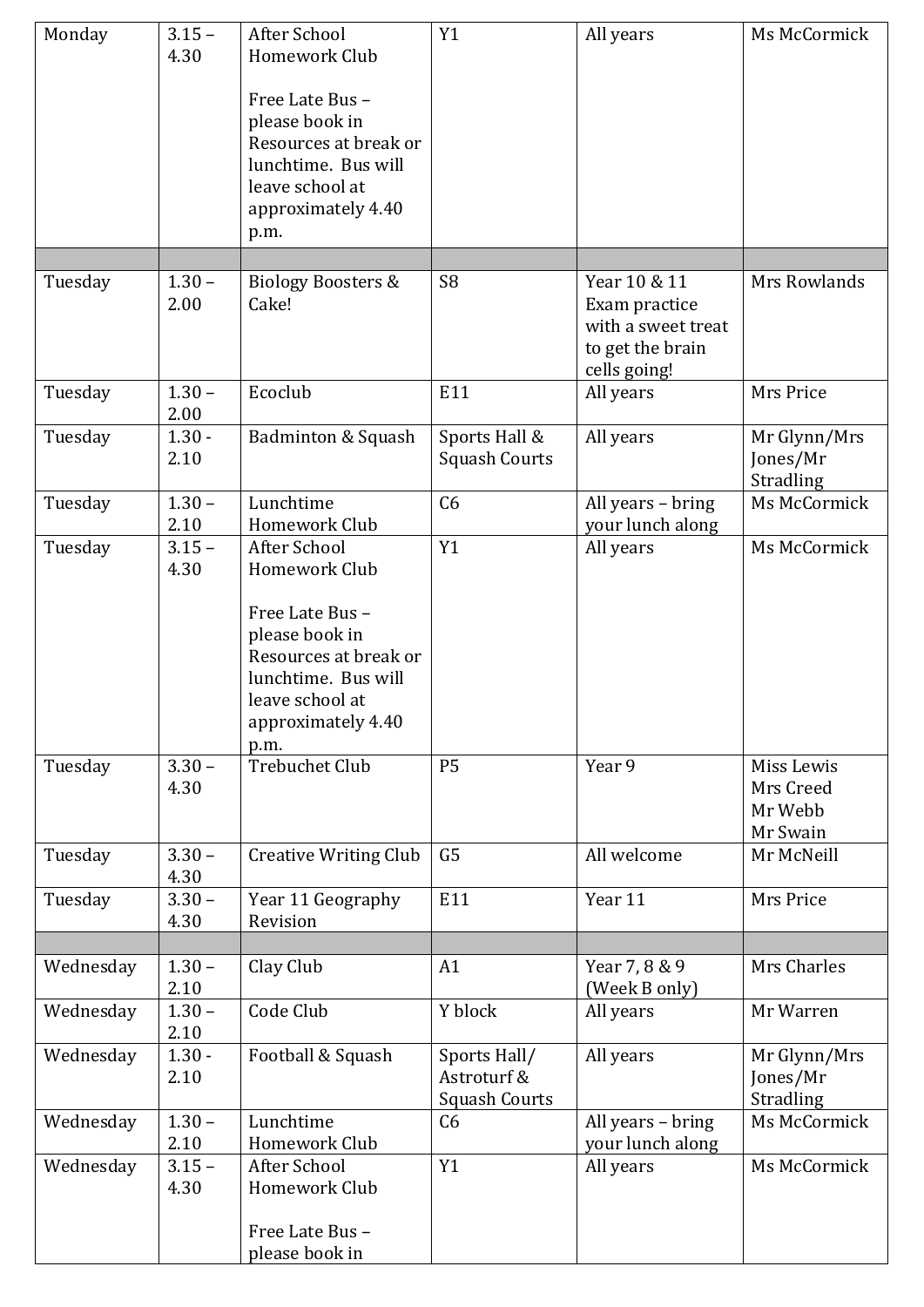|           |          | Resources at break or       |                      |                       |              |
|-----------|----------|-----------------------------|----------------------|-----------------------|--------------|
|           |          | lunchtime. Bus will         |                      |                       |              |
|           |          | leave school at             |                      |                       |              |
|           |          | approximately 4.40          |                      |                       |              |
|           |          | p.m.                        |                      |                       |              |
| Wednesday | $3.30 -$ | <b>KS3 Booster Sessions</b> | S <sub>6</sub>       | Open to Year 7 & 8    | Mr Webb      |
|           | 4.30     |                             |                      | who need a bit        |              |
|           |          |                             |                      | more guidance or      |              |
|           |          |                             |                      | would like some       |              |
|           |          |                             |                      | extra support         |              |
|           |          |                             |                      | (Starting in          |              |
|           |          |                             |                      | October)              |              |
| Wednesday | $3.30 -$ | Physics Exam                | S <sub>1</sub>       | Year 10 & 11          | Mr Child     |
|           | 4.30     | <b>Booster Session</b>      |                      |                       |              |
|           |          |                             |                      |                       |              |
| Thursday  | $1.30 -$ | Debate Club                 | G <sub>6</sub>       | All years             | Miss Edwards |
| (Week B)  | 2.10     |                             |                      |                       |              |
| Thursday  | $1.30 -$ | Nurture Club                | Nurture Room,        | Year 7 Nurture        | Miss Buckley |
|           | 2.10     |                             | inside the           | <b>Group Students</b> |              |
|           |          |                             | Library              |                       |              |
| Thursday  | $1.30 -$ | Clay Club                   | A1                   | Year 7, 8 & 9         | Mrs Charles  |
|           | 2.10     |                             |                      | (Week A only)         |              |
| Thursday  | $1.30 -$ | Girls Who Code Club         | Y block              | All years (girls      | Mr Warren    |
|           | 2.10     |                             |                      | only)                 |              |
| Thursday  | $1.30 -$ | Netball, Table Tennis       | Sports Hall,         | All years             | Mr Glynn/Mrs |
|           | 2.10     | & Squash                    | Studio &             |                       | Jones/Mr     |
|           |          |                             | <b>Squash Courts</b> |                       | Stradling    |
| Thursday  | $1.30 -$ | Lunchtime                   | C <sub>6</sub>       | All years - bring     | Ms McCormick |
|           | 2.10     | Homework Club               |                      | your lunch along      |              |
| Thursday  | $3.15 -$ | After School                | Y1                   | All years             | Ms McCormick |
|           | 4.30     | Homework Club               |                      |                       |              |
|           |          |                             |                      |                       |              |
|           |          | Free Late Bus -             |                      |                       |              |
|           |          | please book in              |                      |                       |              |
|           |          | Resources at break or       |                      |                       |              |
|           |          | lunchtime. Bus will         |                      |                       |              |
|           |          | leave school at             |                      |                       |              |
|           |          | approximately 4.40          |                      |                       |              |
|           |          | p.m.                        |                      |                       |              |
| Thursday  | $3.20 -$ | <b>Additional Maths</b>     | P1                   | Year 11               | Ms Meredith  |
|           | 4.00     | Lessons                     |                      |                       |              |
| Thursday  | $3.30 -$ | Year 11 History             | E14                  | Year 11               | Mr Hole & Mr |
|           | 4.30     | Revision                    |                      |                       | Grant        |
| Thursday  | $3.30 -$ | A Level Science             | S <sub>8</sub>       | Year 9, 10 & 11       | Mrs Rowlands |
|           | 4.30     | <b>Practical Sessions</b>   |                      | Term 1 & 2 will be    |              |
|           |          |                             |                      | A Level Biology       |              |
|           |          |                             |                      | practicals – get a    |              |
|           |          |                             |                      | taste of some of      |              |
|           |          |                             |                      | the types of          |              |
|           |          |                             |                      | practicals you will   |              |
|           |          |                             |                      | be doing if you       |              |
|           |          |                             |                      | were to pursue        |              |
|           |          |                             |                      | Science at A Level    |              |
| Thursday  | $3.30 -$ | Science Club                | S <sub>6</sub>       | Year $7 & 8 -$ will   | Mr Webb      |
|           | 4.30     |                             |                      | be an interactive     |              |
|           |          |                             |                      | project-based club    |              |
|           |          |                             |                      | working on            |              |